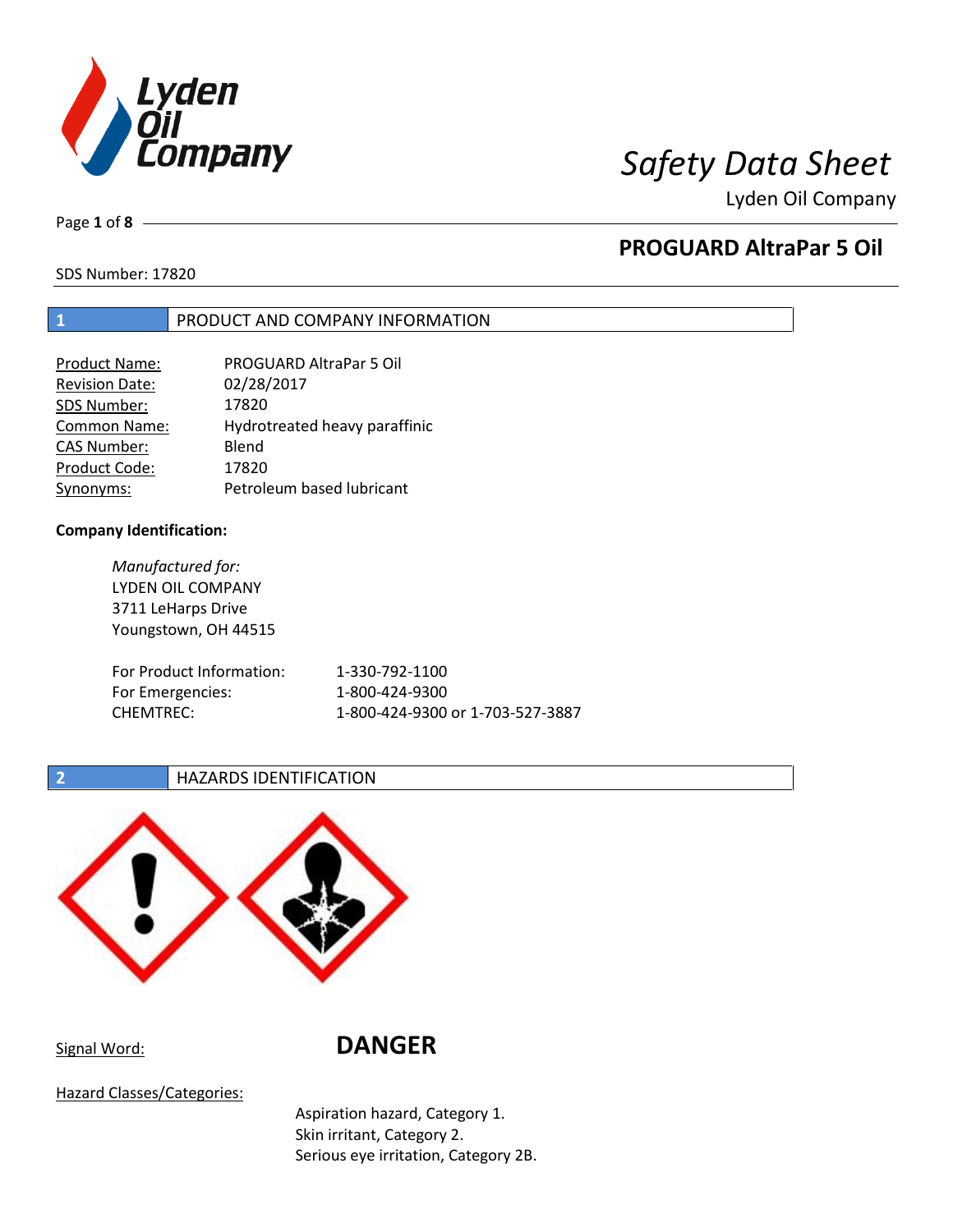

Lyden Oil Company

| Page 2 of $8 -$                 |                                                                       |
|---------------------------------|-----------------------------------------------------------------------|
|                                 | <b>PROGUARD AltraPar 5 Oil</b>                                        |
| <b>SDS Number: 17820</b>        |                                                                       |
|                                 |                                                                       |
| Hazard Statement(s):            |                                                                       |
|                                 | H304: May be fatal if swallowed and enters airways.                   |
|                                 | H315: Causes skin irritation.                                         |
|                                 | H320: Causes eye irritation.                                          |
| <b>Precaution Statement(s):</b> |                                                                       |
|                                 | P101: If medical advice is needed, have product container or label at |
|                                 | hand.                                                                 |
|                                 | P102: Keep out of reach of children.                                  |
|                                 | P103: Read label before use.                                          |
|                                 | P302+352: IF ON SKIN: Wash with plenty of water.                      |
|                                 | P305+351+338: IF IN EYES: Rinse cautiously with water for several     |
|                                 | minutes. Remove contact lenses if present and easy to $do$ – continue |
|                                 | rinsing.                                                              |
|                                 | P301+310: IF SWALLOWED: Immediately call a POISON                     |
|                                 | CENTER/doctor                                                         |
|                                 | P331: Do NOT induce vomiting.                                         |
|                                 | P405: Store locked up.                                                |
|                                 |                                                                       |
|                                 | P501: Dispose of contents/container in accordance with                |
|                                 | local/regional/national/international regulation.                     |
| Other Hazard Statement(s):      |                                                                       |
|                                 | Repeated exposure may cause skin dryness or cracking.                 |

**3** COMPOSITION / INFORMATION ON INGREDIENTS

Ingredients:

*Mixture of the substances listed below with nonhazardous additions.* 

| <b>Chemical Name</b>                                      | <b>CAS Number</b> | Percentage |
|-----------------------------------------------------------|-------------------|------------|
| Distillates (petroleum), solvent-dewaxed heavy paraffinic | 64742-65-0        | 100        |

*\*Any concentration shown as a range is to protect confidentiality or is due to batch variation.*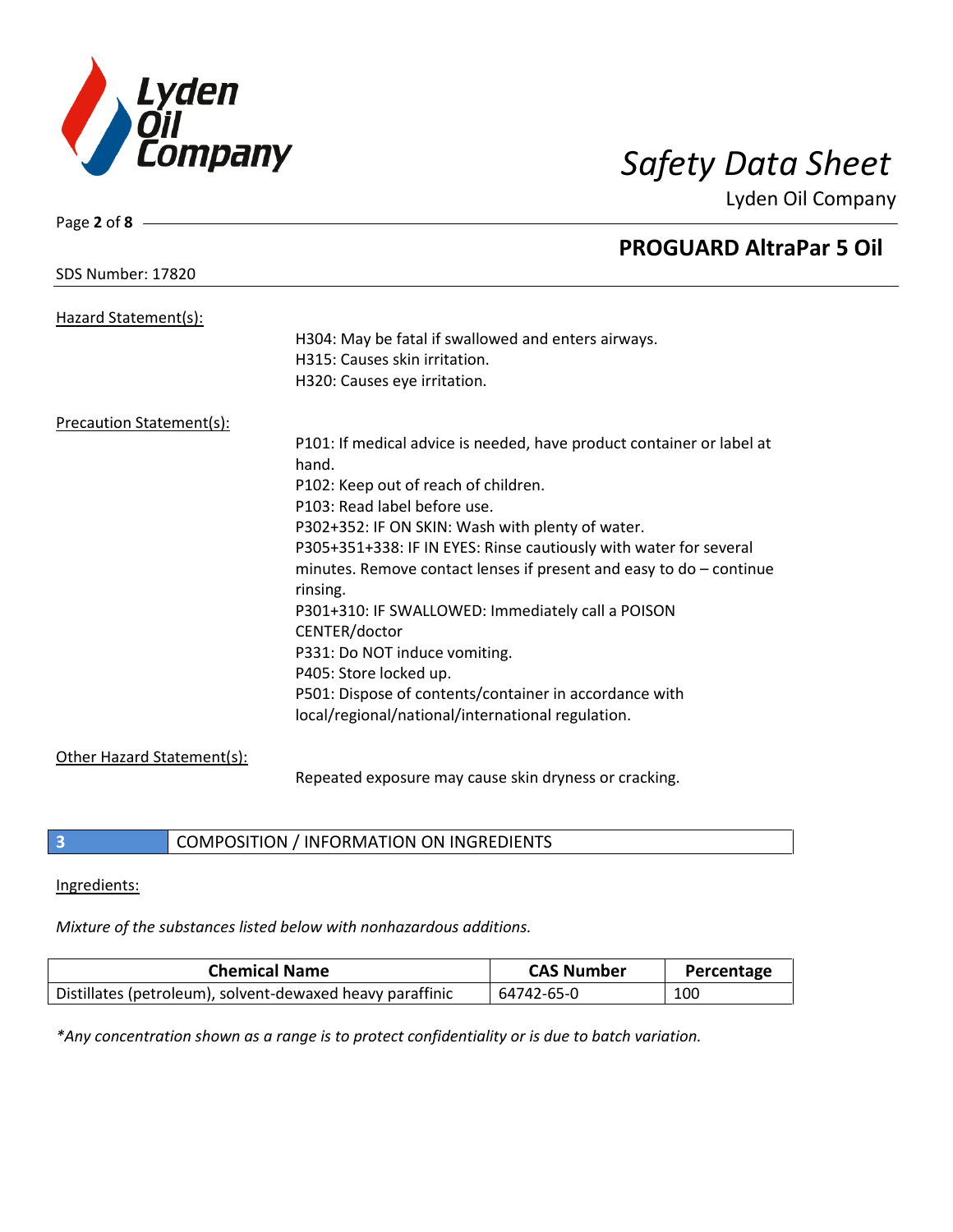

**PROGUARD AltraPar 5 Oil** 

Lyden Oil Company

SDS Number: 17820

Page **3** of **8**

### **4** FIRST AID MEASURES Description of First Aid Measures: Inhalation: If symptoms develop, move victim to fresh air. If symptoms persist, obtain medical attention. Skin Contact: Wash with soap and water. Remove contaminated clothing and wash before reuse. Get medical attention if needed. Eye Contact: Rinse opened eye for several minutes under running water. If symptoms persist, consult medical attention. Ingestion: Rinse mouth with water. If symptoms develop, obtain medical attention. Symptoms and Effects, both acute and delayed: No further relevent data available. Recommended Actions: Treat symptomatically. Call a doctor or poison control center for guidance. **5** FIRE FIGHTING MEASURES Recommended Fire-Extinguishing Equipment: Use dry powder, foam, or carbon dioxide fire extinguishers. Water may be ineffective in fighting an oil fire unless used by experienced fire fighters. Possible Hazards During a Fire: Hazardous combustion products may include: A complex mixture of airborne solid and liquid particulates and gases (smoke). Carbon monoxide. Unidentified organic and inorganic compounds.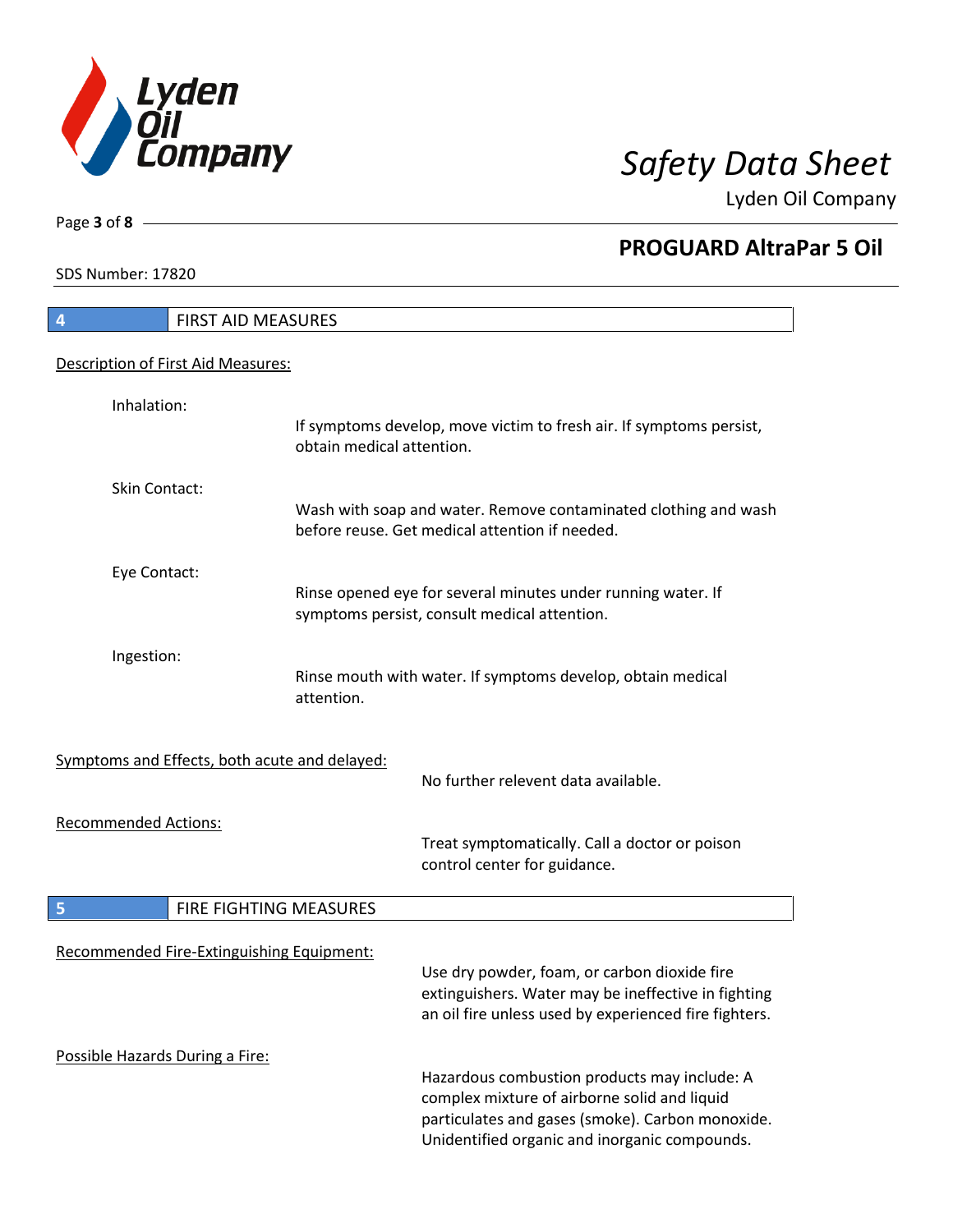

**PROGUARD AltraPar 5 Oil** 

Lyden Oil Company

SDS Number: 17820

Page **4** of **8**

Recommendations to Firefighters:

Proper protective equipment including breathing apparatus.

| 6                                 | <b>ACCIDENTAL RELEASE MEASURES</b> |                                                                                                                |
|-----------------------------------|------------------------------------|----------------------------------------------------------------------------------------------------------------|
| <b>Personal Precautions:</b>      |                                    | Avoid contact with skin, eyes, and clothing. Avoid<br>breathing vapors.<br>Keep away from sources of ignition. |
| <b>Emergency Procedures:</b>      |                                    | Contain spilled material, collect in suitable and<br>properly labeled containers.                              |
| <b>Environmental Precautions:</b> |                                    | Do not allow to reach sewage system or any water<br>course.<br>Do not allow to enter ground waters.            |
| Cleanup Procedures:               |                                    | Pick up excess with inert absorbant material. Treat<br>contaminated absorbent same as spilled product.         |
| $\overline{7}$                    | <b>HANDLING AND STORAGE</b>        |                                                                                                                |
| <b>Handling Precautions:</b>      |                                    | Handle with care and avoid spillage on the floor.                                                              |

container. Ensure all equipment is electrically grounded before beginning transfer operations.

Do not cut, weld, drill, grind, braze, or solder

Storage Requirements:

I

Keep container tightly sealed. Keep away from sources of ignition.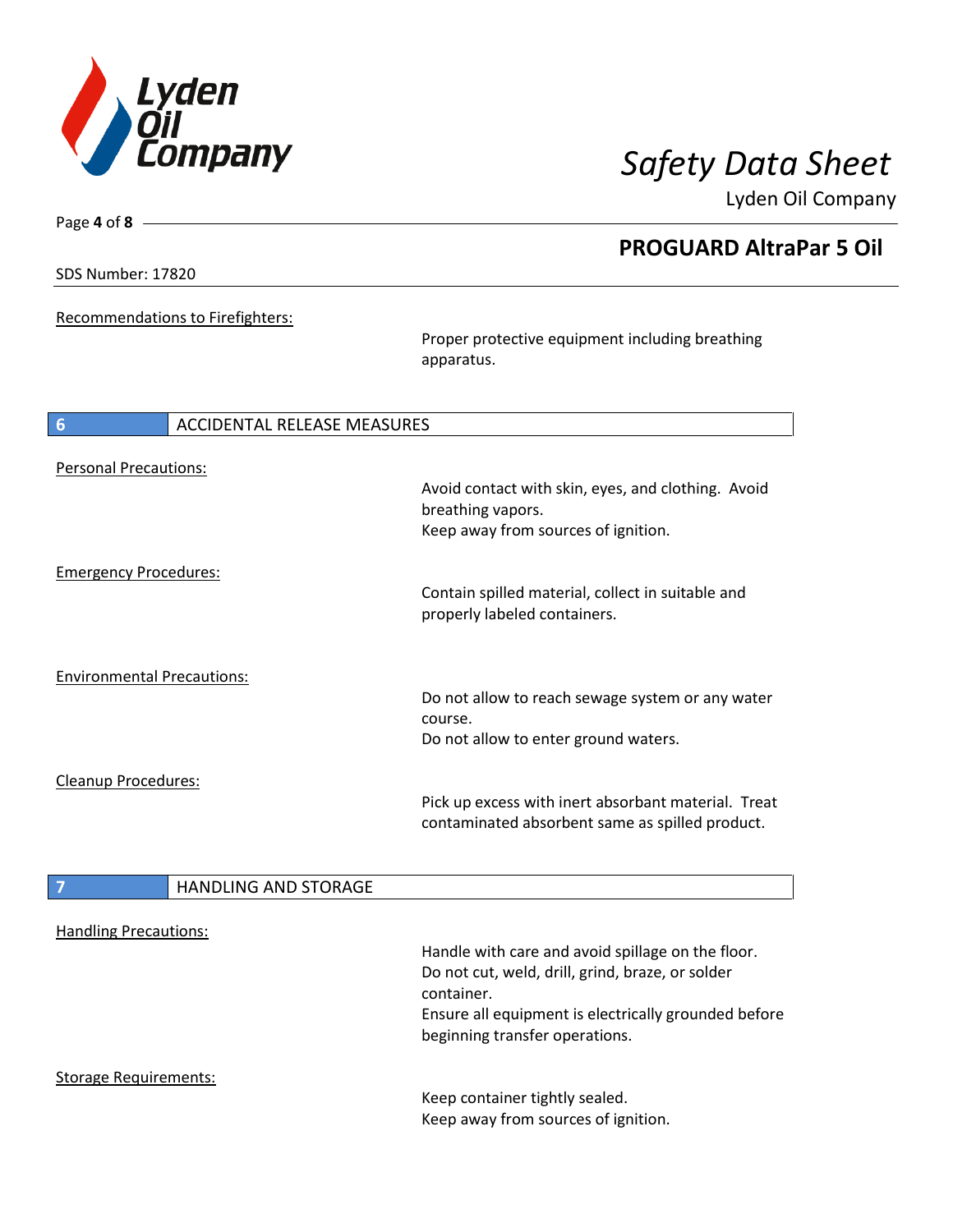

Lyden Oil Company

Page **5** of **8**

#### **PROGUARD AltraPar 5 Oil**

SDS Number: 17820

#### **8** EXPOSURE CONTROLS / PERSONAL PROTECTION

Exposure Limits:

No data available.

Engineering Controls:

All ventilation should be designed in accordance with OSHA standard (29 CFR 1910.94).

Personal Protective Equipment:

Wash hands before breaks and at the end of work. Use safety glasses and gloves.

#### **9** PHYSICAL AND CHEMICAL PROPERTIES

| Color:                        | Amber                                        |
|-------------------------------|----------------------------------------------|
| <b>Physical State:</b>        | Liquid                                       |
| Odor:                         | Data not available                           |
| Odor Threshold:               | Data not available                           |
| pH:                           | Data not available                           |
| <b>Melting Point:</b>         | Data not available                           |
| <b>Boiling Point:</b>         | Data not available                           |
| <b>Boiling Range:</b>         | Data not available                           |
| Flash Point:                  | 150° C / 302° F                              |
| <b>Evaporation Rate:</b>      | Data not available                           |
| Flammability:                 | Data not available                           |
| Flammability Limits:          | Data not available                           |
| Vapor Pressure:               | Data not available                           |
| Vapor Density:                | Data not available                           |
| <b>Relative Density:</b>      | Data not available                           |
| Solubilities:                 | Insoluble in water                           |
| <b>Partition Coefficient:</b> | Data not available                           |
| Auto-Ignition Temperature:    | Data not available                           |
| Decomposition Temperature:    | Data not available                           |
| Viscosity:                    | 5.1 mm <sup>2</sup> /sec (kinematic at 40°C) |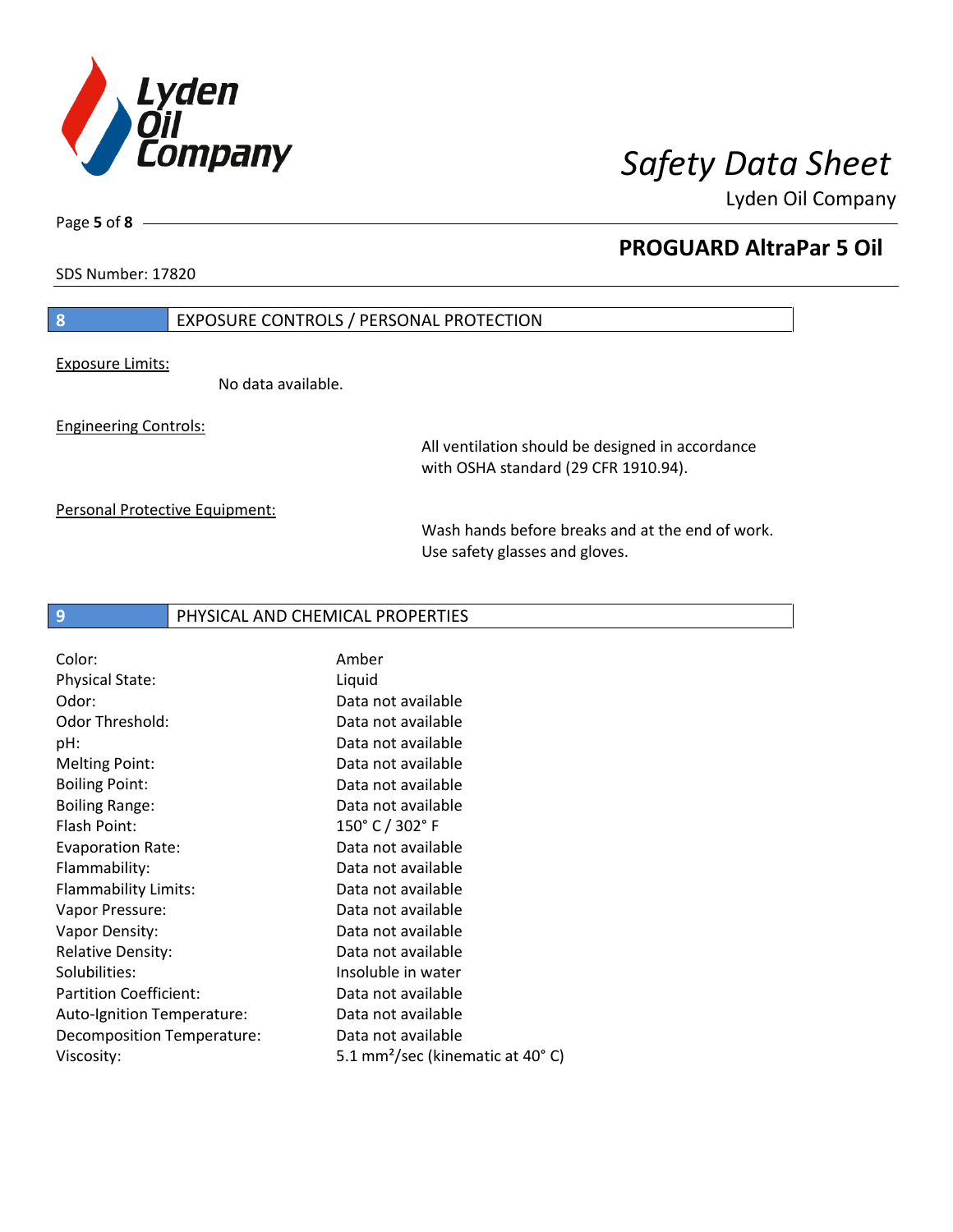

Lyden Oil Company

Page **6** of **8**

### **PROGUARD AltraPar 5 Oil**

SDS Number: 17820

| 10                             | STABILITY AND REACTIVITY                                         |
|--------------------------------|------------------------------------------------------------------|
| Stability:                     | Stable under normal conditions.                                  |
| Reactivity:                    | Not reactive under normal conditions.                            |
| <b>Conditions to Avoid:</b>    | Extreme temperature, sparks, open flame, and<br>direct sunlight. |
| <b>Hazardous Reactions:</b>    | No known hazardous reactions.                                    |
| Incompatible Materials:        | No further relevant information available.                       |
| <b>Decomposition Products:</b> | Hazardous decomposition products are not<br>expected to form.    |

| 11                           | <b>TOXICOLOGICAL INFORMATION</b>    |                                                                                                                           |
|------------------------------|-------------------------------------|---------------------------------------------------------------------------------------------------------------------------|
| Routes of Exposure:          |                                     | Skin and eye contact are the primary routes of<br>exposure although exposure may occur following<br>accidental ingestion. |
| <b>Exposure Effects:</b>     |                                     | Repeated skin contact may cause dermatitis or an<br>oil acne.                                                             |
| <b>Measures of Toxicity:</b> |                                     | No test data available.                                                                                                   |
|                              | Carcinogenic/Mutagenic Precautions: | Non-carcinogenic and not expected to be<br>mutagentic.                                                                    |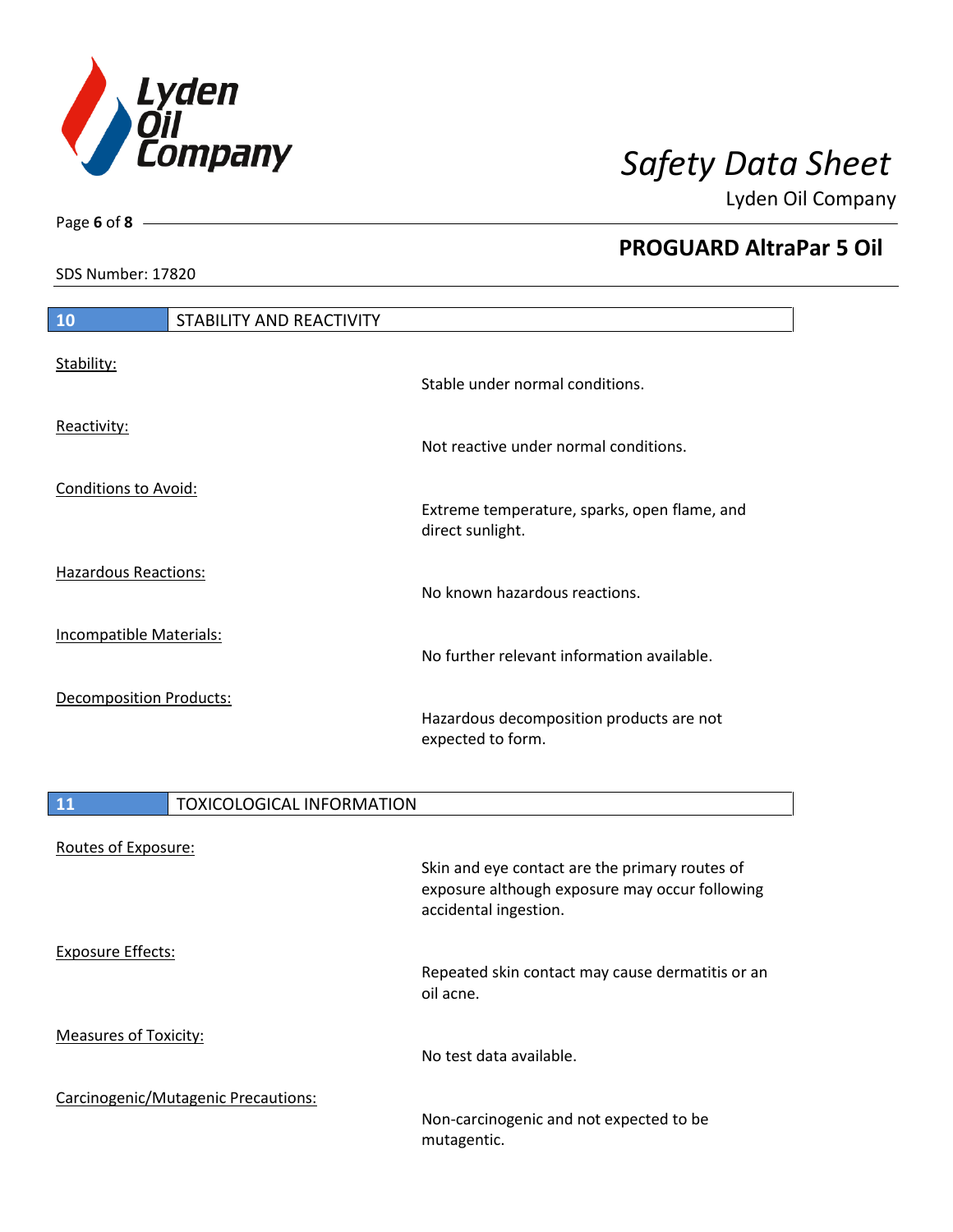

**PROGUARD AltraPar 5 Oil** 

Lyden Oil Company

SDS Number: 17820

Page **7** of **8**

| 12                                                                                                | <b>ECOLOGICAL INFORMATION</b>                                                               |
|---------------------------------------------------------------------------------------------------|---------------------------------------------------------------------------------------------|
| <b>Ecological Precautions:</b>                                                                    | Avoid exposing to the environment.                                                          |
| <b>Ecological Effects:</b>                                                                        | No specific environmental or aquatic data available.                                        |
| 13                                                                                                | <b>DISPOSAL CONSIDERATIONS</b>                                                              |
| Disposal Methods:                                                                                 | Dispose of waste material in accordance with all<br>local, state, and federal requirements. |
| Disposal Containers:                                                                              | Use properly approved container for disposal.                                               |
| <b>Special Precautions:</b>                                                                       | Do not flush to surface waters or drains.                                                   |
| 14                                                                                                | <b>TRANSPORT INFORMATION</b>                                                                |
| <b>UN Number:</b><br><b>UN Shipping Name:</b><br><b>Transport Hazard Class:</b><br>Packing Group: | Data not available<br>Data not available<br>Data not available<br>Data not available        |
| <b>Environmental Hazards:</b>                                                                     | Data not available                                                                          |
| <b>Bulk Transport Guidance:</b>                                                                   | Data not available                                                                          |
| <b>Special Precautions:</b>                                                                       |                                                                                             |

Not regulated by DOT.